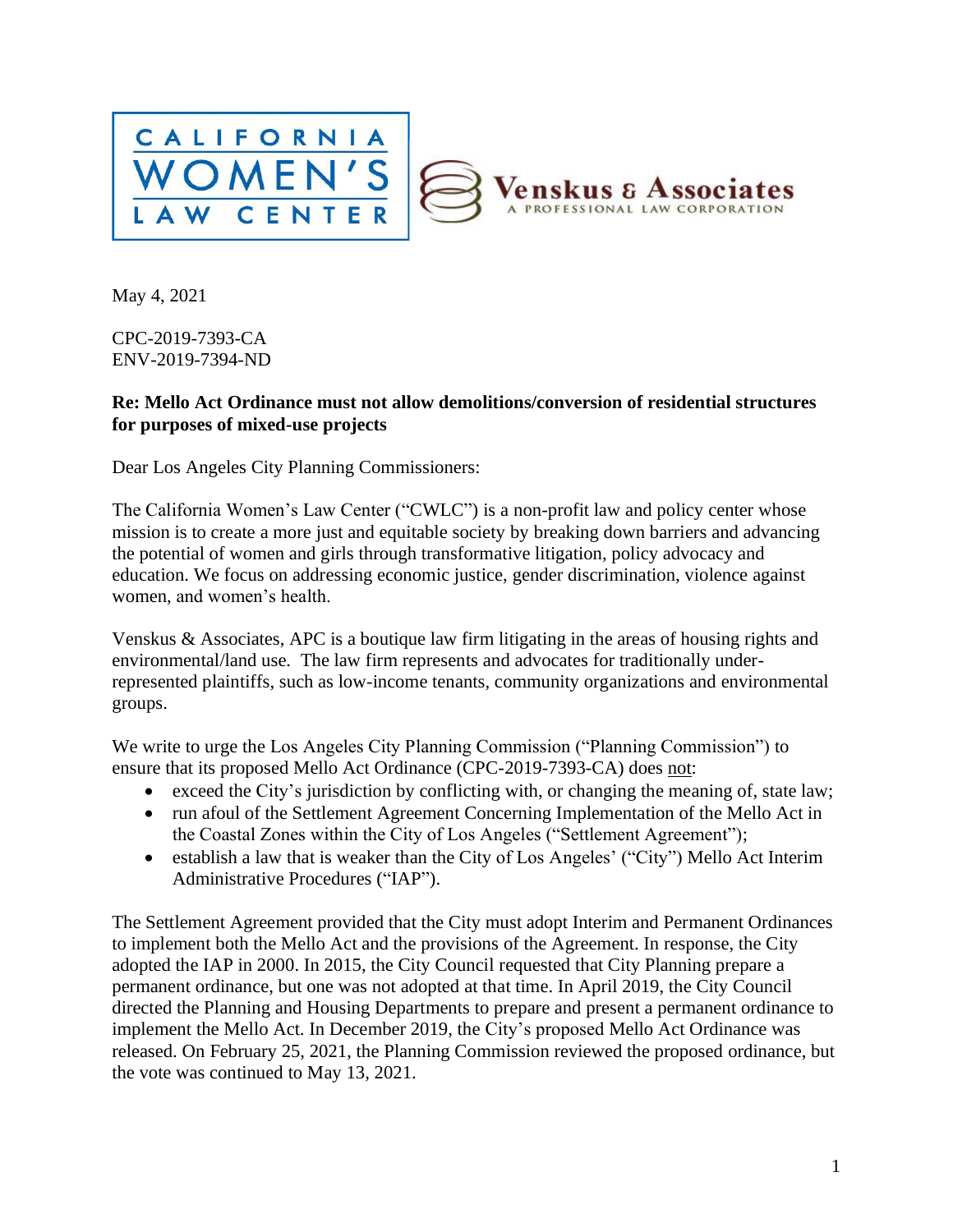Adopting a permanent ordinance is an important step to protect housing stock including, specifically, affordable and Rent Stabilized (RSO) housing in the City's coastal zones, and to prevent displacement of people and communities. The ordinance must be in accordance with controlling state law and the Settlement Agreement. As currently proposed, the Mello Act Ordinance is not in accordance with controlling authority and thus exceeds the City's jurisdiction.

### **I. The purpose of the Mello Act is to preserve residential structures in the coastal zone, to protect existing affordable housing, and to provide new affordable housing**

As stated in the IAP, under the Mello Act each local jurisdiction shall enforce three basic rules—

- 1. maintain existing residential structures,
- 2. replace converted or demolished affordable units
- 3. provide inclusionary residential units in new housing developments.

However, by adding clause 12.21.H.c.7. Mixed Use in the draft Mello Act Ordinance, the City is not honoring the first requirement, which states:

"Existing residential structures shall be maintained, unless the local jurisdiction finds that residential uses are no longer feasible." (IAP pg. 7.)

California courts also have made clear that the Mello Act's purpose is to preserve housing in the Coastal Zone. The Court of Appeal stated that the purpose of the Mello Act is:

"to preserve residential units occupied by low or moderate-income persons or families in the coastal zone."<sup>1</sup>

The California Supreme Court similarly explained that:

"[t]he Mello Act supplements the housing elements law, establishing minimum requirements for housing within the coastal zone for persons and families of low or moderate income."<sup>2</sup>

In fact, the Mello Act specifically mentions the housing elements state law, making it clear that the Mello Act is a law that protects housing for all income levels and certainly not one that would allow for non-residential uses. One of the main avenues the Mello Act proscribes for protecting residential housing is to limit the ability to convert existing residential structures to non-residential uses. To allow such conversions would not only violate both the letter and the spirit of the Mello Act, but it would plainly threaten housing, by allowing its destruction for purposes of a more lucrative commercial use, including mixed use projects, thus displacing families and damaging coastal communities that are already holding on by a thread—exactly what the Mello Act was intended to prevent.

<sup>1</sup> *Venice Town Council v. City of L.A.*, 47 Cal. App. 4th 1547, 1552-53 (1996).

<sup>2</sup> *Pacific Palisades Bowl Mobile Estates, LLC v. City of Los Angeles*, 55 Cal. 4th 783, 798 (2012) (emphasis added).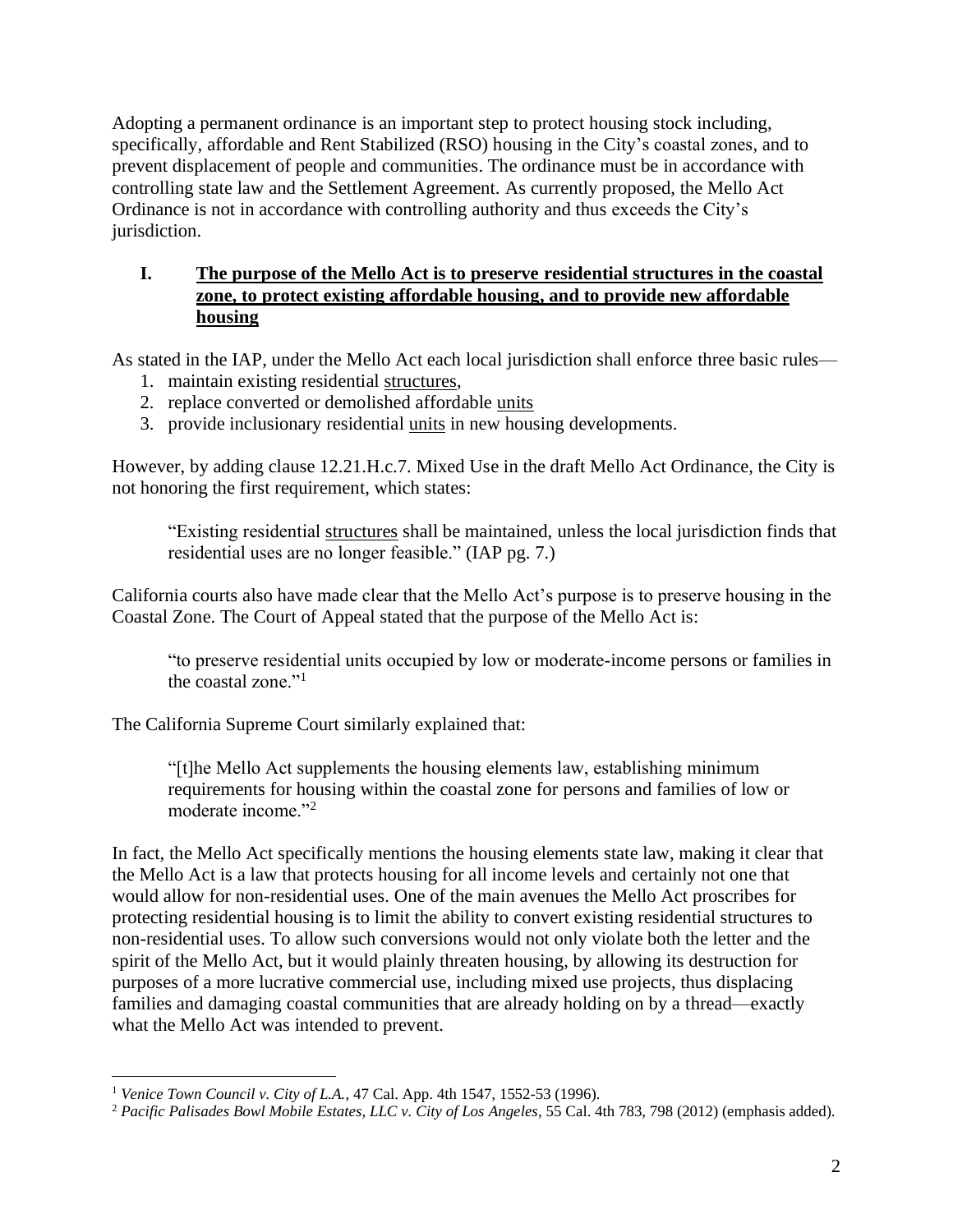The Mello Act states:

"The conversion or demolition of any **residential structure** for purposes of a nonresidential use which is not 'coastal dependent,' as defined in Section 30101 of the Public Resources Code, shall not be authorized unless the local government has first determined that a residential use is no longer feasible in that location."

This language is repeated in IAP section 4.1 (also covered in the Settlement Agreement, section VI.C.1.):

"The Mello Act states that the Demolition or Conversion of **residential structures** for the purposes of a non-Coastal-Dependent, non-residential use is prohibited, unless the local jurisdiction first finds that a residential use is no longer feasible at that location."

### **II. As proposed, the draft Mello Act Ordinance exceeds the City's jurisdiction and violates the Settlement Agreement**

The draft Mello Act Ordinance exceeds the City's jurisdiction. Under article XI, section 7 of the California Constitution, "[a] county or city may make and enforce within its limits all local, police, sanitary, and other ordinances and regulations not in conflict with general laws."<sup>3</sup> The Mello Act is a state statute; therefore, any attempt to enact an ordinance in conflict with it is in excess of the City's authority.

The City must also comply with the Settlement Agreement in enacting the Mello Act Ordinance. The permanent ordinance must be consistent with both the Mello Act and the provisions of the Settlement Agreement. Adopting an ordinance that is contrary to the provisions of the Settlement Agreement would be in violation of the Settlement Agreement itself.

## **III. Words have meaning: terminology in land use law is specific**

The draft Mello Act Ordinance new proposed provision (LAMC 12.21H.c.7.) for conversion to mixed uses changes the meaning and application of the Mello Act by stating:

"Mixed Use Development. A proposed mixed use development may not result in a net reduction in the total number of existing Residential Units unless a residential use is no longer feasible. A mix of uses is permitted, so long as the structure provides all required Replacement Affordable and Inclusionary Units."

This new provision would allow for the conversion of one hundred percent residential structures to non-residential mixed uses and by doing so, change the meaning, spirit, and purpose of the Mello Act. This change is in direct violation of the Mello Act and the Settlement Agreement, which explicitly forbid the conversion of a residential structure to a non-residential use.

<sup>3</sup> *Sherwin-Williams Co. v. City of L.A.*, 4 Cal. 4th 893, 897 (1993).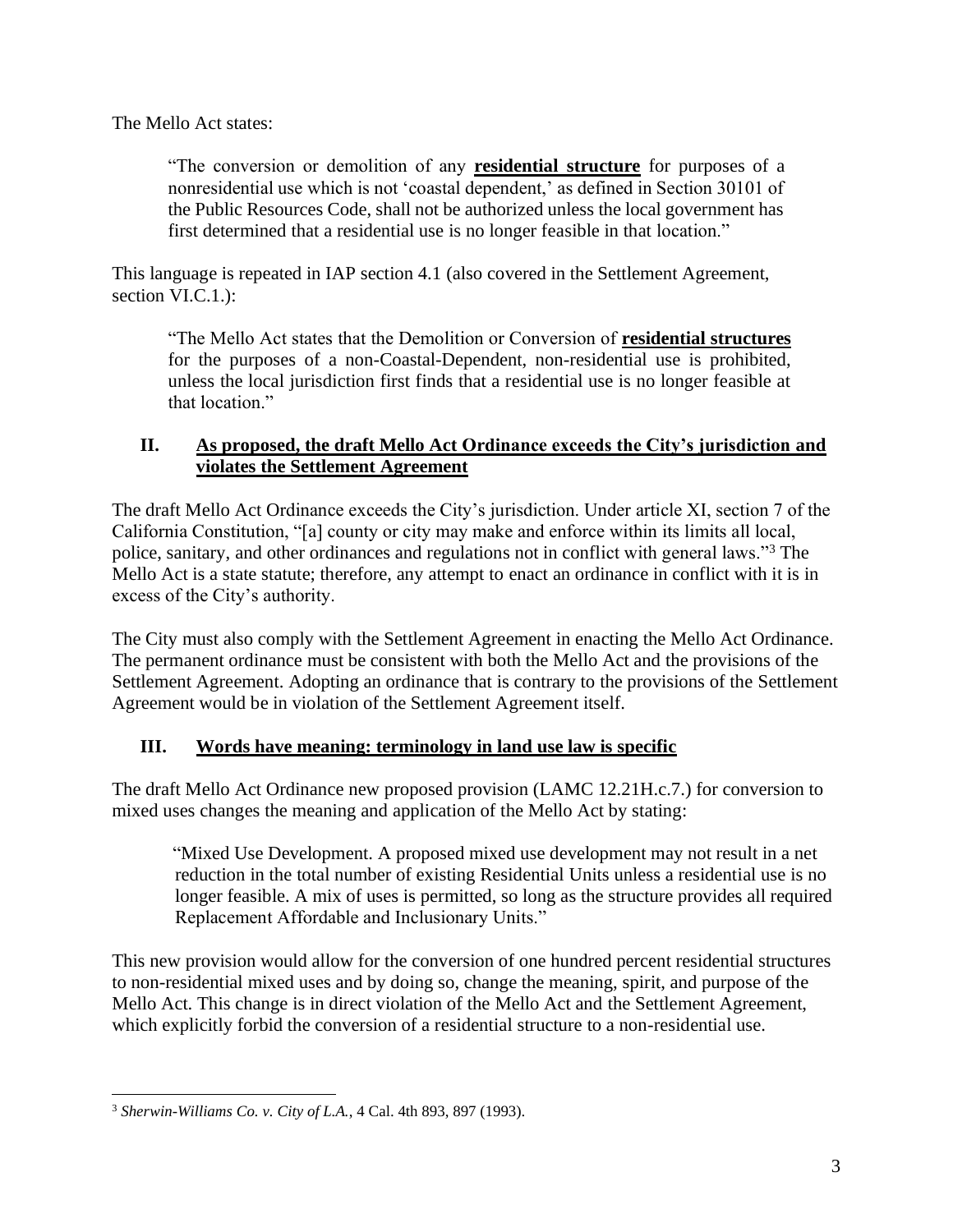This new conversion provision included in the draft Mello Act Ordinance essentially changes the Mello Act, as follows:

"Conversion or demolition of any Residential Structure **residential unit or residential use**, for purposes of a non-residential use that is not Coastal-Dependent, is prohibited, unless a residential use is no longer feasible at that location."

This new provision has the effect of replacing the word "structure," as used in the Mello Act, the Settlement Agreement and IAP, with "unit or use." The words "structure" and "unit" are not interchangeable. Nor are the words "unit" and "use." The word "structure" refers to an entire building as an entity, while the word "unit" refers to an individual dwelling, which may be one of many within a single structure. This is an important distinction, because the use of the word "structure" in both the Mello Act and the IAP intentionally protects the entire residential building.

The terminology used in land use law is specific and purposeful. The use of "unit" in the Mello Act pertains to sections of the law related to protecting existing affordable housing or providing inclusionary affordable housing, whereas "structure" relates to the protection of housing from the desires of developers for more lucrative commercial uses, including mixed use.

A residential structure in a commercial zone may also not be changed to a mixed use, as the Mello Act specifically protects housing regardless of zoning. Furthermore, the definition of a "residential structure" does not include "mixed use," which is considered a commercial use and is restricted to commercial zones. A "residential structure," on the other hand, is permitted in both residential and commercial zones. They are far from equivalent. Therefore, the substitution of "unit or use" in the proposed ordinance amounts to a sleight of hand, *apparently to promote the substitution of mixed use structures in place of residential structures*. This was clearly not the intent of the clear and carefully chosen language of the Mello Act, the Settlement Agreement and the IAP.

Municipalities are permitted to strengthen the local implementation of a statute, but not to weaken it. As per the Mello Act, Government Code Section 65590(k):

…[t]his section establishes minimum requirements for housing within the coastal zone for persons and families of low or moderate income. It is not intended and shall not be construed as a limitation or constraint on the authority or ability of a local government, as may otherwise be provided by law, to require or provide low- or moderate-income housing within the coastal zone which is in addition to the requirements of this section.

The present use of the term, "residential structure" protects an entire building, whereas "residential unit or use" does not, necessarily. It would therefore weaken the implementation of the statute and is thus beyond the jurisdiction of the City.

### **IV. Conversion to mixed use is used as loophole to allow unpermitted conversions to commercial uses**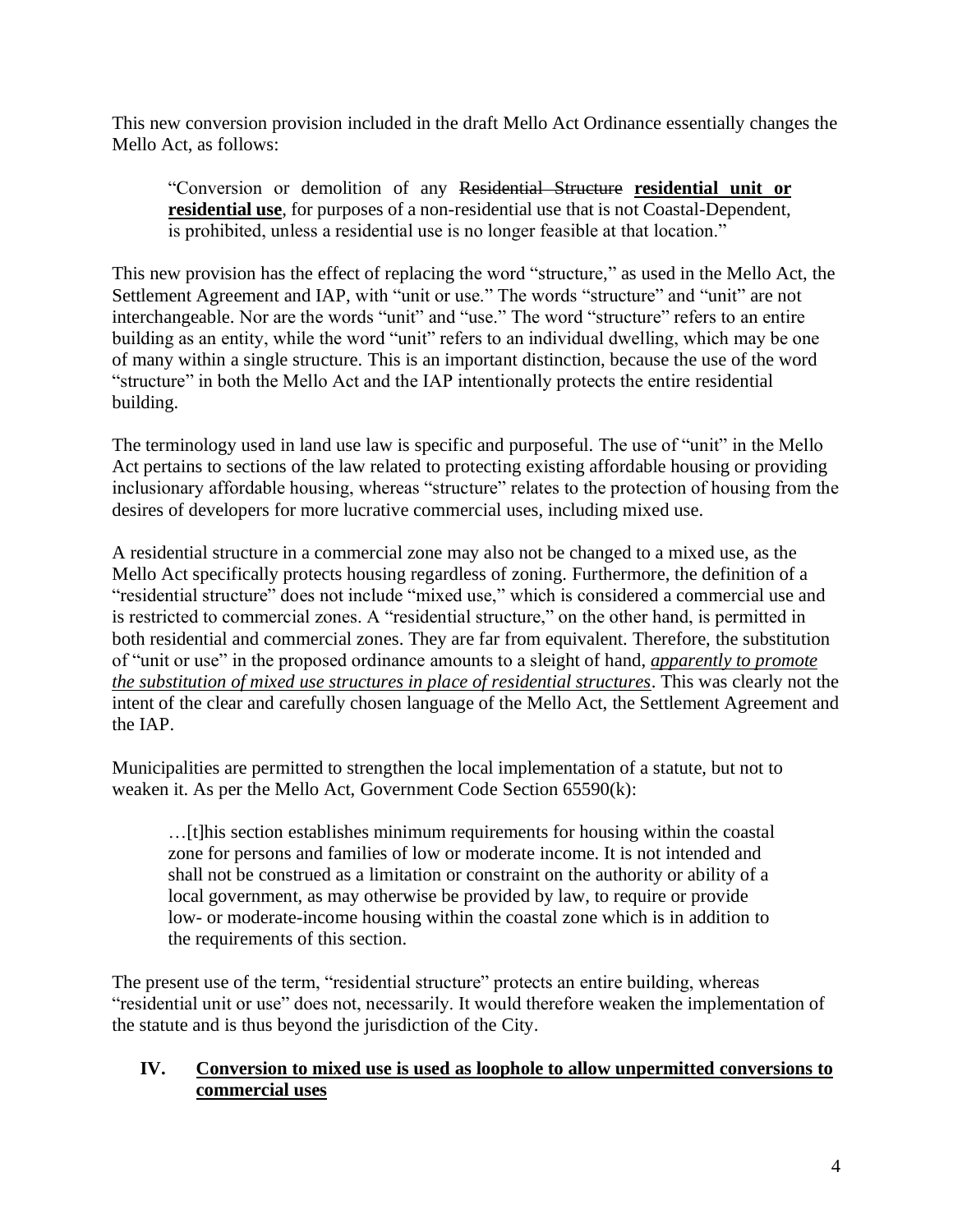The result of the change in terminology will destroy housing by allowing for conversion to commercial uses. Replacing the word "structure" with the words "unit" or "use" is beyond the jurisdiction of the City because it contradicts the Mello Act, a state law.

The City's Mello Act Ordinance must also comply with the Mello Act's intent. Since this new mixed use provision would effectively change the meaning, in direct contradiction to the Act's intent, the City would be acting in excess of its jurisdiction.

The harm from the City's attempt to exceed its jurisdiction by allowing conversion or demolition of residential structures for purposes of non-residential use is not just theoretical. Several recent projects have already seized on the current, draft language of the proposed Mello Act Ordinance, regarding "residential units" or "residential uses," to justify approval of the conversion of residential properties to mixed-use properties. Many of these properties have then illegally converted the entire structure to commercial, non-residential use, with no consequence.

Thus, already the use of "units or uses" rather than "structures" has created a loophole to allow developers to convert one hundred percent residential use structures to "mixed use" and then fail to actually maintain any residential uses, in violation of state law and the Settlement Agreement.

# **A. Example #1: 1214 Abbot Kinney Blvd.**

First, for the property at 1214 Abbot Kinney Blvd., in 2014, the City approved a change of use from residential to mixed use, in violation of the Mello Act. Since then the property has been used illegally as commercial office use, even though it was only approved for conversion to "mixed use." Yet another example of ongoing use of residential structures for commercial use is 619-701 Ocean Front Walk, aka Thornton Lofts. When the tech industry moved in they took over residential structures for offices. There are numerous other similar examples of unpermitted mixed uses or full commercial uses where the structures are only permitted for residential use.

## **B. Examples #2 & #3: 811-815 Ocean Front Walk, and 1310 Abbot Kinney Blvd.**

Other Coastal Zone projects are pending that would violate the Mello Act by allowing demolition of 100% residential structures for purposes of a mixed-use development. One example is the project at 811-815 Ocean Front Walk, which proposes the demolition of three residential structures for purposes of a mixed-use commercial development. Another example is the project proposed at 1301-1303 Abbot Kinney, which is requesting a change of use from a 100% residential triplex structure to two live/work mixed use units. The approvals of both of these projects have been appealed. If these projects are ultimately approved by the City it will be in clear violation of the state Mello Act and the Settlement Agreement. There are other examples where the City approved a residential structure to be replaced by "artist in residence" use, a mixed use, but they do not meet the code's definition of artist and thus the structures have become essentially all commercial use.

## **C. Example #4: 1047 Abbot Kinney Blvd.**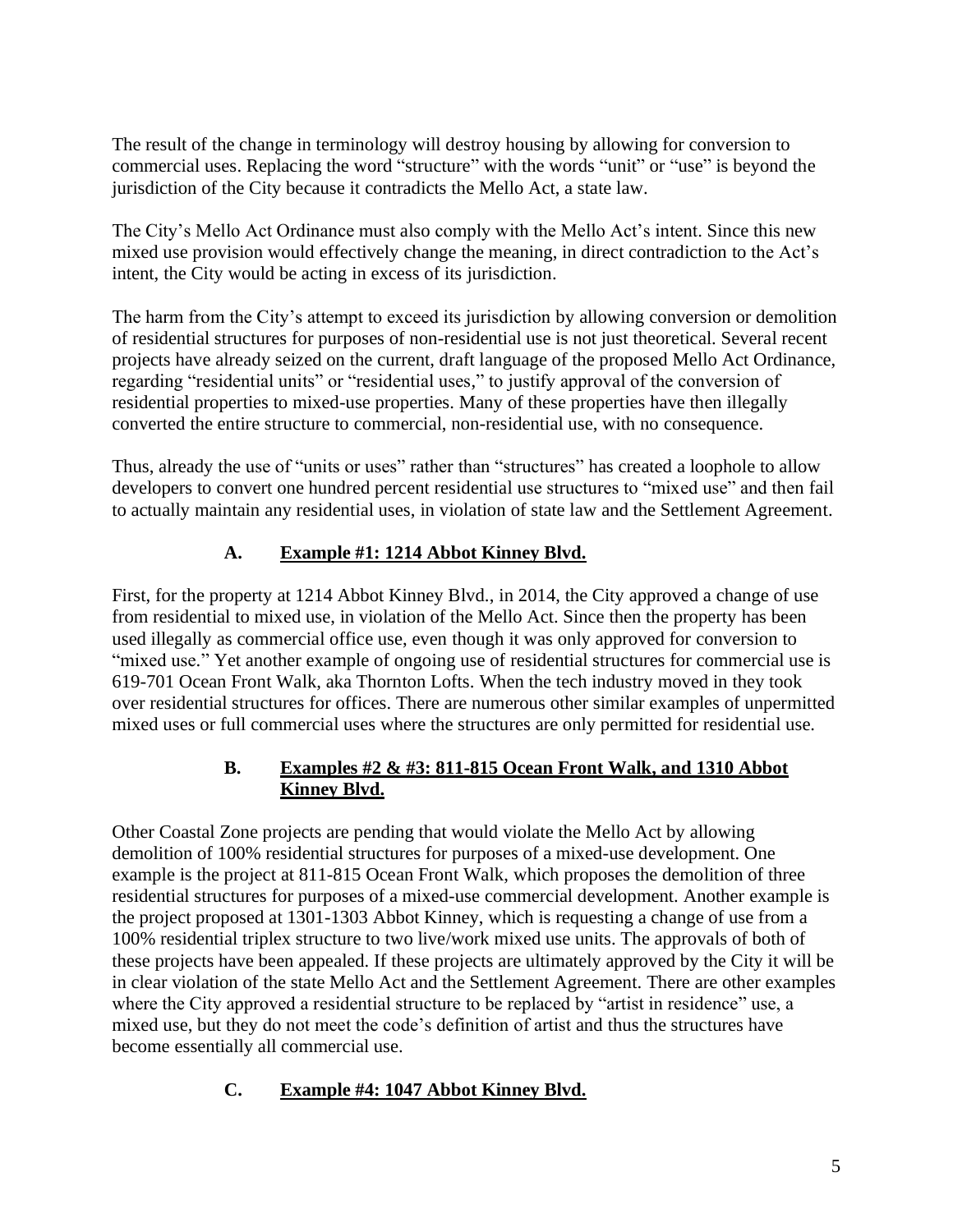One final example is the three bungalows at 1047 Abbot Kinney Blvd., which have certificates of occupancy as residential units but have for years been illegally used for a non-residential use. The City recently approved the demolition of those bungalows for purposes of the Venice Place mixed use project, for which they will be covered by the hotel's CUB, and they will be included in the hotel buildings, very likely losing their identity as housing.

These examples illustrate that because the as-now-proposed Mello Act Ordinance provisions regarding conversion to mixed use contradict the Mello Act's language and intent to protect housing, developers have exploited, are currently exploiting, and will likely continue to exploit this "mixed-use" loophole to effectively destroy residential housing, including and especially affordable housing for low-income residents and communities of color, thus causing a gross, unacceptable, adverse cumulative impact on housing, including affordable housing, in the Los Angeles Coastal Zones.

All of this is an unfortunate, perhaps unconscious, continuance of the City's practices of institutional racism.<sup>4</sup>

#### **V. If not amended, the draft Mello Act Ordinance will disproportionately harm low income communities of color in the Coastal Zone as new mixed use development will be encouraged**

The impact of the destruction of housing that has and will continue to result from the Mello Act Ordinance if the ability to convert residential structures to mixed uses is not eliminated, disproportionately harms communities of color. In 2017, California had nearly two million rent burdened households of color that spent more than thirty-percent of the household income on rent and utilities.<sup>5</sup> There were also 1.6 million extremely low-income renter households, twothirds of which were households of color.<sup>6</sup> During the COVID-19 pandemic, there has been a disproportionate financial impact on populations of color, which has created even greater disparities.<sup>7</sup> All housing will be put in jeopardy in the Coastal Zone if the draft Mello Act Ordinance is not amended to prohibit demolition or conversion of residential structures for purposes of mixed use developments, and those who will be impacted most are low-income people and communities of color.

This is especially true because by allowing such mixed use developments to replace residential structures the current draft of the Ordinance actually encourages, rather than discourages,

<sup>&</sup>lt;sup>4</sup> On top of these egregious practices, the City has a pattern and practice of using the rent paid by existing unpermitted commercial uses (this was done for 1301-1303 Abbot Kinney and 1047 Abbot Kinney, among many others) to determine whether affordable housing must be replaced, a a gross double violation of the Mello Act and a practice that the City must never allow, and yet it openly does allow it.

<sup>&</sup>lt;sup>5</sup> AMEE CHEW & CHIONE LUCINA MUÑOZ FLEGAL, POLICY LINK, FACING HISTORY, UPROOTING INEQUALITY: A PATH TO HOUSING JUSTICE IN CALIFORNIA 14 (2020), [https://www.policylink.org/sites/default/files/pl\\_report\\_calif](https://www.policylink.org/sites/default/files/pl_report_calif-housing_101420a.pdf)housing 101420a.pdf.

<sup>6</sup> *Id.*

<sup>7</sup> *See* Kelly Anne Smith, *Covid and Race: Households of Color Suffer Most From Pandemic's Financial Consequences Despite Trillions in Aid*, FORBES (Sept. 17, 2020), [https://www.forbes.com/advisor/personal](https://www.forbes.com/advisor/personal-finance/covid-and-race-households-of-color-suffer-biggest-pandemic-consequences/)[finance/covid-and-race-households-of-color-suffer-biggest-pandemic-consequences/.](https://www.forbes.com/advisor/personal-finance/covid-and-race-households-of-color-suffer-biggest-pandemic-consequences/)